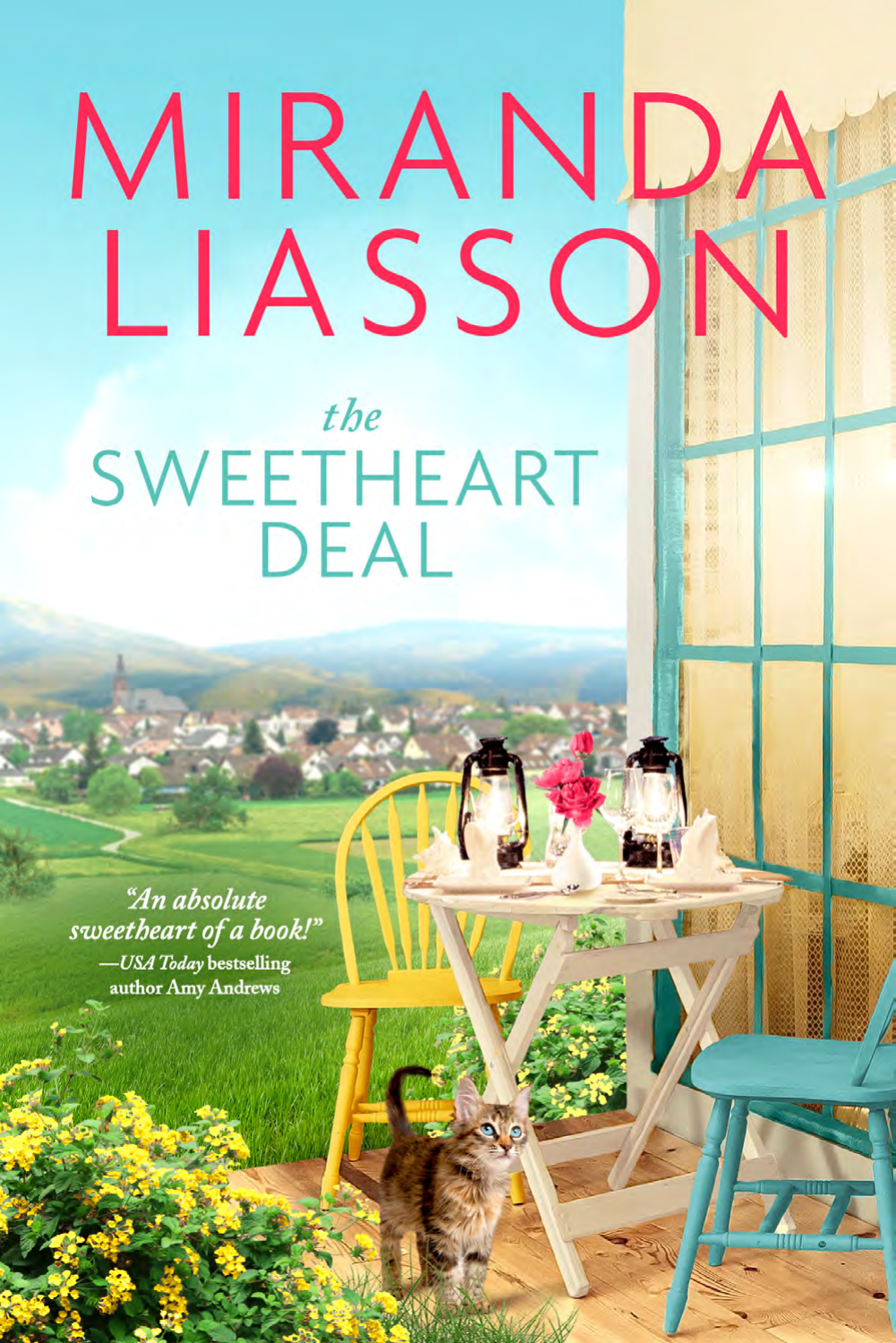## CHAPTER ONE

*Copyright 2022 by Miranda Liasson Entangled Publishing, LLC All rights reserved. Copying this chapter or using it in any way (reproducing, transmitting, or distributing) is an infringement of copyright law.*

*The moon brings the man.* That's what Grandma Sophie would say.

Tessa Montgomery shook her head at the thought. If the moon was supposed to bring her a man, he must have gotten lost along the way.

She wheeled the giant rack full of warm baguettes up next to the scarred wooden front counter of Bonjour! Breads*.* It was only six p.m. in the middle of May, but the moon was already visible, huge, hanging over Main Street like it was peeking into the windows of her family's hundred-yearold boulangerie. A *romantic* moon.

But for Tessa, there was no romance in sight, and there hadn't been in quite a while. Not since last summer, when her fiancé left her for someone else.

While Tessa didn't believe the moon-man connection, she had to admit that the big round *boule* in the sky sure was beautiful. Although, she thought wistfully, it *was* a shame not to have someone to share it with.

The bell above the door tinkled, and she put on her usual customer-friendly smile. Which was sometimes difficult when she had to endure a lot of sad headshaking and endless questions about being dumped. Yes, still, even after almost a year.

That was the thing about a small town—the first thing you did in your life that was gossipworthy became the defining trait of your existence.

She breathed a sigh of relief, though, as her favorite customer walked into the empty bakery. "Good evening, Arthur," she said to the older gentleman who came in every Tuesday like clockwork. At least *he* was a man she could count on.

Tessa leaned over the countertop to address the little Yorkie that had strolled in with him. "Hello to you, too, Millie."

The dog put her paws up on the glass of the display case and wagged her tail.

"I have just the thing for you." Tessa handed Arthur the freshly made latte and egg-and-cheese croissant she'd already bagged, his usual Tuesday dinner, and grabbed a dog biscuit for Millie. As Tessa walked around the counter and stooped down, Millie daintily plucked the treat from her palm.

Tessa patted her head. "She's such a lady."

"So are you, Tessa," Arthur said, beaming.

She glanced up at him. "Aw, thanks. Where are all the nice guys when you need them?"

Not in Blossom Glen, Indiana, that was for sure, where the biggest attraction was the new scents reveal from the famous candle factory across the street. Although, to be fair, visiting with her regular customers was one of the things she loved the most about their little town. And the rows of crab apple trees that lined Main Street, now in glorious bloom with rich pink flowers, that gave their town its name.

"I don't believe for one second that stuff they're saying about you."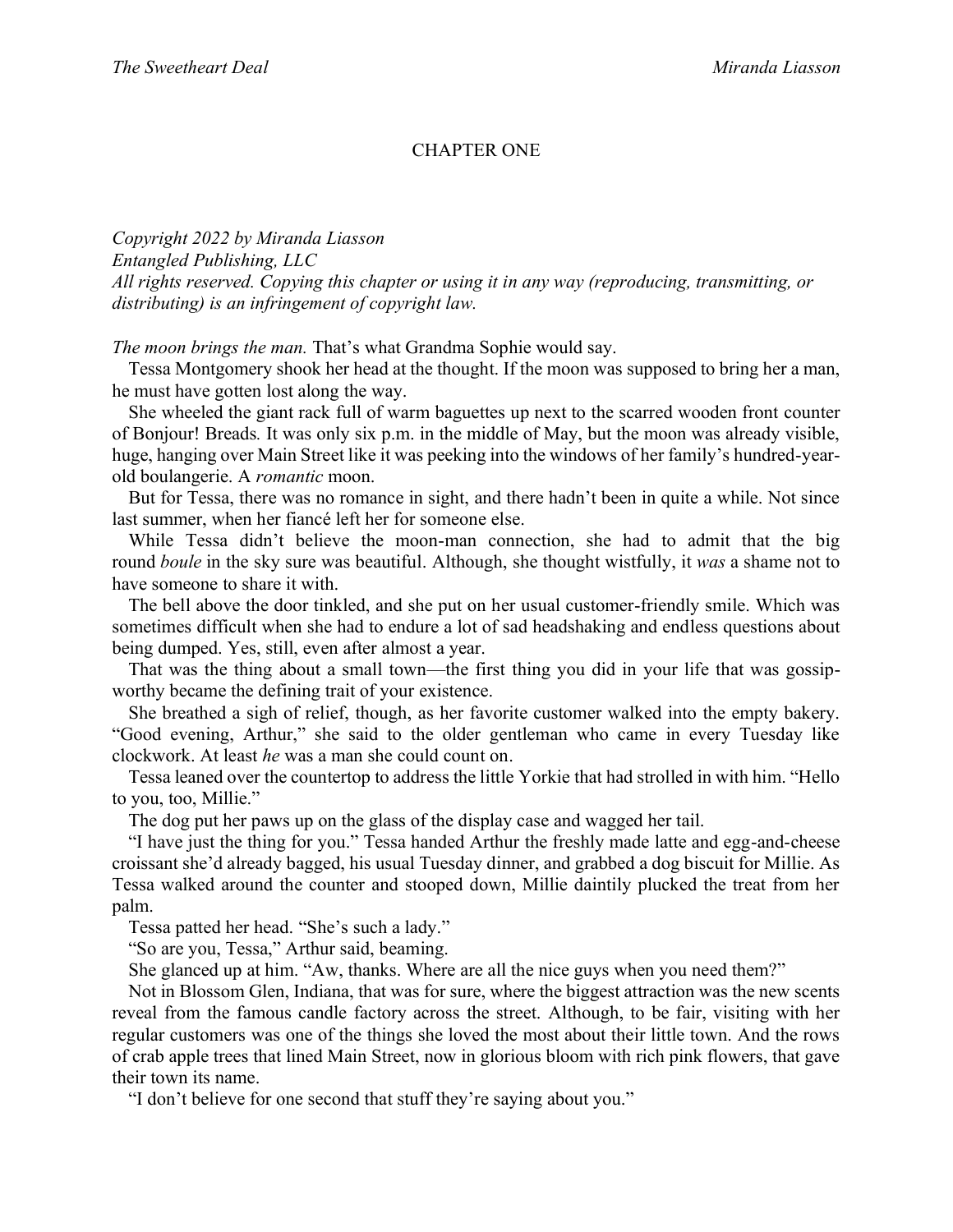She held up her hands in mock protest. "I swear I only spent five years in prison," she said jokingly. "An honest mistake." But inside, her heart sank. Because she already knew what everyone said behind her back. Phrases like *such a shame*, and even *spinster*, now that she was thirty-two and single. And stuck in Blossom Glen, Indiana, baking bread twenty-four seven.

"You're not an Ice Queen," he said. "You just need someone who understands you."

*Ice Queen*. She hadn't heard that one yet. Well, could she help that the few guys in town who were her age were immature and foolish and she didn't hesitate to let them know that?

Or, a little voice deep inside her seemed to say, was it because shooting one-liners at people was her best defense against being an object of pity?

"If only I were forty years younger," Arthur said with a wink.

"Eighty *is* the new sixty," she said with forced cheer. It wasn't his fault she was stuck. Or that the only happily ever afters she'd be seeing were in romance novels or Hallmark movies.

He left his usual bill with a big tip, which she fought him on every time to no avail. "Okay, doll," he said with a wink. "See you tomorrow."

"Hey, Arthur, one more thing," Tessa called just as he reached the door. She grabbed a flyer off the counter and ran it over to him. "The library's having a botanical lecture this week about perennials. I was thinking it might be a fun place to meet someone who loves gardening as much as you do."

"Thanks, honey," he said. "The last woman I met online was nice, but she just wanted companionship."

Tessa frowned. "What's wrong with that?"

He grinned. "I may be eighty, but"—he dropped his voice—"my parts are still in working order."

*Okaayyy*. That was TMI. "Have a nice night." She shook her head as he left. "Great," she said to herself when she was alone. "Even the eighty-year-olds around here have a better sex life than I do."

Her stomach rumbled, reminding her that she'd arrived at the bakery at four thirty this morning and had been so busy she'd forgotten to eat lunch. She snuck a chocolate croissant from the case, the one sweet thing her mother would allow in the bakery because it was still bread.

The bell tinkling again caught her mid-chew. Wow, two customers in a row—the busiest they'd been in ages.

Turned out her excitement was unfounded as she looked up to see Sam Donovan, her ex-fiancé, stroll in.

He still wore his shirt and tie, no doubt just finishing his day at the candle factory. He looked a little tired, his thick hair tousled, as if he'd been raking his fingers through it during a stressful day in the accounting department.

In the past, she would have asked him how his day was. And if he was hungry. Listened to him discuss complicated problems in the accounting department as he got them off his chest. And his rumpled overworked-executive look would have made her heart flutter a little.

But not anymore.

"Hey, Tessa." He flashed what she read as a guilty smile and pushed up his glasses. "How're you doing?"

"Great," she said with a forced smile. Could he not see he was the only customer in the shop? Even after a year, she still had to curb the urge to hit him on the head with a stale baguette. But she knew in her heart that even *that* wouldn't install any sense.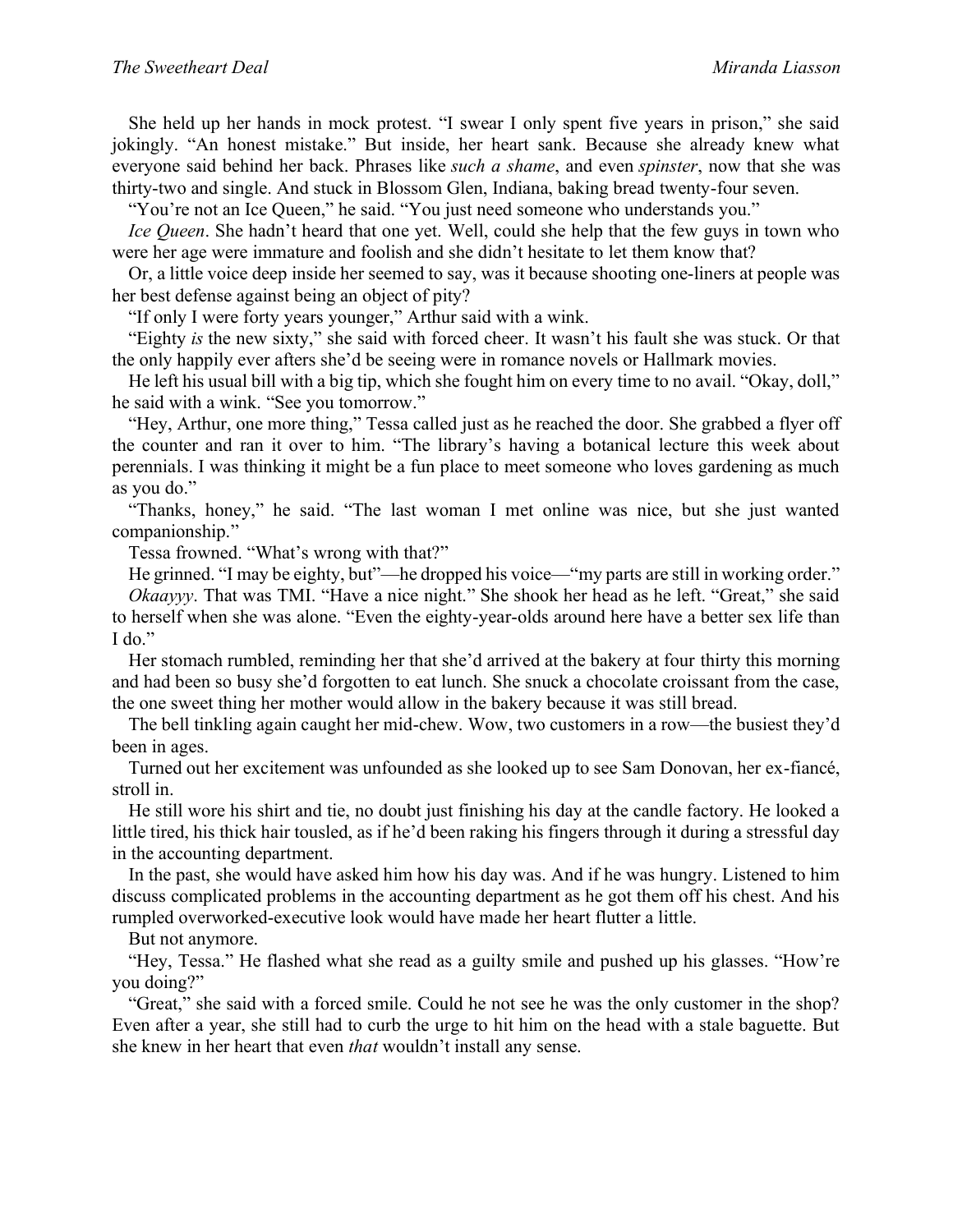"It's still busy as ever over there." He hitched a thumb over his shoulder to indicate the candle factory across the street. "I have at least another hour of work. Mr. Brighton's cracking down, dumping all kinds of extra projects on me. It really sucks. Can I get a ham and cheese?"

She didn't know why he came in here multiple times a week, clearly expecting her to soothe his worries, give him reassurance, and sympathize with his grievances. And pretend that they were still friends.

As she assembled the ingredients for his sandwich, she practiced calming breathing. It was easier to serve him and get him out of the bakery as soon as possible, because their town wasn't big enough for her to handle more than one massive feud.

She'd grown up with her family giving the cold shoulder to the Castorinis next door, and that had been uncomfortable and awkward for as long as she could remember. She'd vowed never to let that happen with anyone in her own life.

"I was wondering if I could ask you something," he said as she put his perfectly made sandwich in a bag. "Um, do you remember the name of that Italian restaurant in downtown Indy?"

"Which one?" She narrowed her eyes.

"I wanted to take Marcy to that rooftop one, but I couldn't think of the name."

"The one where you proposed to me?" She fought to keep her voice even.

Sam had the decency to blush. He should blush, because who would forget the name of the place where you proposed?

Forget about hitting him in the head with the baguette. She was now tempted to shove it somewhere dark and deep. Maybe that would keep him away. Because it was bad enough having to see your ex practically every day in their small town, but having to interact like this…the worst. "Google might know it," she said, refusing to be hurt.

"Or should I take her to that other place—you know, that one that overlooks the river. With the great sunsets."

The one where they'd celebrated her thirtieth birthday. "Sam, I think it's kind of creepy to ask me for that kind of advice when you're in a new relationship."

"Well, we were friends for a long time, Tessa. And you always give such good advice." He looked at her a little sheepishly. "I'm terrible at making these kinds of decisions."

Tessa reached into the register and pulled out a quarter. "See this?"

"It's a quarter."

"Correct." She reached out her hand and dropped it into his palm.

"How's this going to help me?"

"You're going to go home and flip it. That will help you decide." She handed over his bagged loaf, even though she still felt like clubbing him with it. "Bye, Sam."

"Thanks, Tessa." His eyes darted around, indicating he was nervous.

She should've paid more attention to that shifty-eyed habit, because it probably would've let her know far earlier that he'd cheated on her.

Not to mention he'd been vocal about his dissatisfaction. He'd told her she wasn't passionate. That she was hard to please, in bed and out. And he'd used those as excuses for his cheating. Which, a year later, still left her angry and hurt.

"Anything else?"

He took the sandwich and the coffee and left her the exact price, down to the fifty-three cents. Not that she wanted his tip, but his precise nitpickiness extended to…well, everything. "Thanks, Tessa. You make the best sandwiches."

She fought not to roll her eyes. *Please leave now*, she thought but didn't say. Instead she smiled.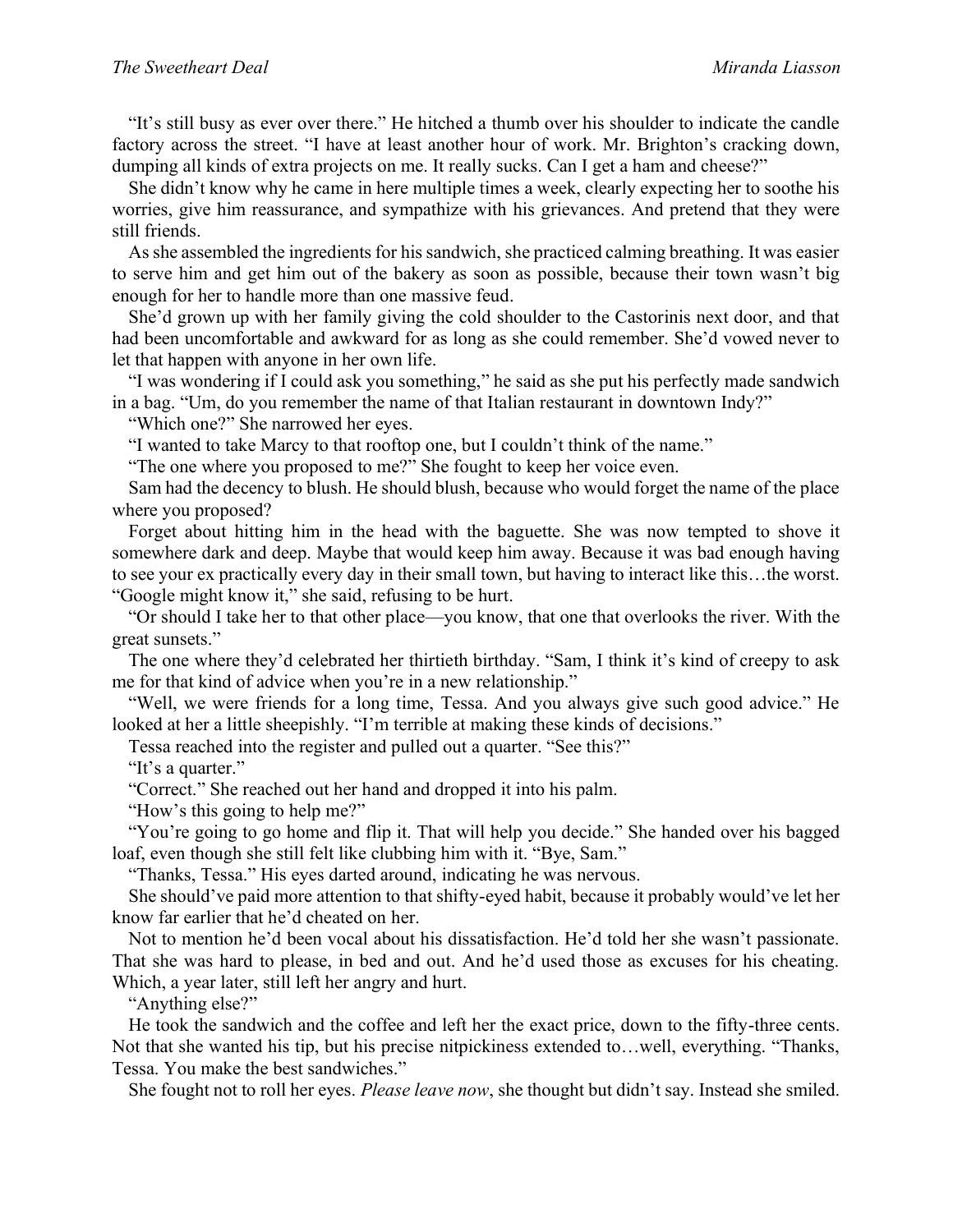"Seriously," he said. "I mean it. I would never pretend with you."

"Bye." She opened the door and saw him out. "That's funny, Sam," she said to herself, finally letting out her anger as she leaned against the door. "Because I sure got good at faking it with you."

As she headed to close out the register, she heard a faint chuckle. So faint she thought she'd imagined it. But then a chair scraped on the wood-planked floor as someone rose from the corner table, hidden from view by the bread rack beside the counter.

## *Oh no*…

A man stepped into view, his back to her, but she could see he was tall and well built, jeans wrapping around muscular legs.

How long had he been there? How much had he heard? Surely *everything.* The early evening sun hit his wavy dark hair, making it shimmer with gold highlights until his big shoulders blocked it out.

And then her breath caught. Because as he turned and moved toward her, she recognized his stride, his athletic grace, and his big, warm eyes, the color of a fine espresso. The nose that would seem a little too big on another man but somehow fit his too-handsome face perfectly. And the defiant jaw that the men in his family couldn't seem to avoid inheriting, right along with their stubborn natures.

Leo Castorini.

The son of the family who ran the Italian restaurant next door. For a flash, she was back in high school, watching him walk down the hall, his easygoing demeanor and good looks drawing her and every girl—like a magnet.

And he wore that same smirk, like he was laughing at her. *Still.*

She'd had a terrible crush on him. He'd actually asked her out, even though they'd been in neckand-neck competition for the candle factory scholarship. But stuff had happened, and she'd ended up learning that he'd never really liked her at all. He'd just been fake-pretending to be friendly with the competition, she guessed. And he'd laughed at her. Which had hurt more than losing the scholarship to him.

She could see herself as she was in school—the braces, the flyaway hair, the unruly brows, the ten pounds she wished she could shed. But all that had changed…contacts, a good haircut, the miracle of waxing, and the right clothing to complement her shape, thanks to input from her two sisters.

Leo sauntered up to the counter, which for some reason made her a lot more anxious than when Sam had done it.

"Hi, Tessa. Busy evening?" The deep tone of his voice vibrated clear through her in a way that put her even more on edge. Also, the years had been too kind to him. Little crinkles had formed around his eyes, making it seem like he laughed often, and he had a maturity in his physique that made him even more appealing.

But the place was empty besides the two of them. "You're hilarious," she said, deadpan.

Which wasn't funny. But for some reason, he full-out grinned.

That feeling in her gut was *not* butterflies. She was just getting queasy from him pointing out their obvious lack of customers.

"Did someone die?" she asked.

His wide, big smile faltered a bit. "That's a bit morbid, even for you."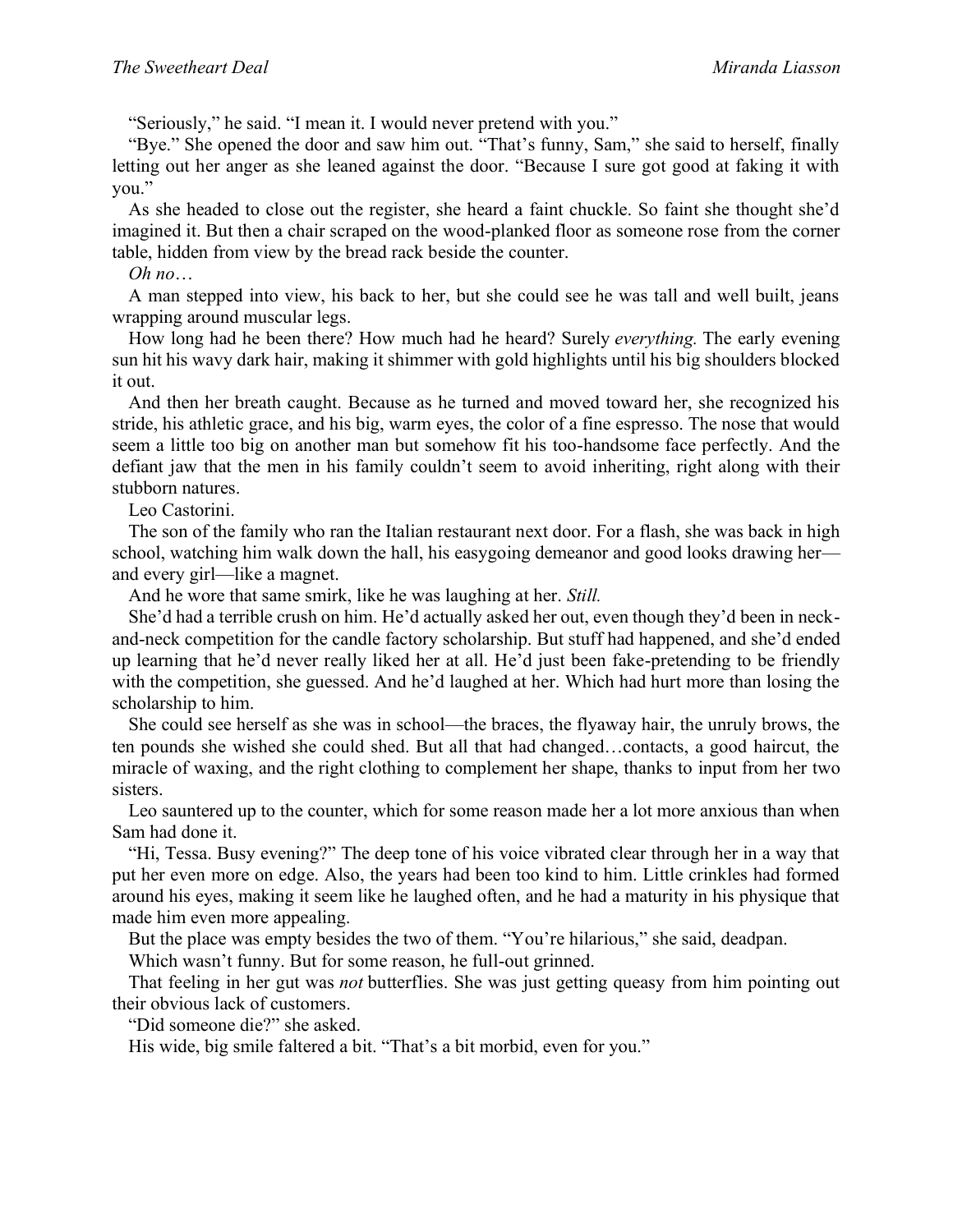She crossed her arms. "Well, I'm sure your dad didn't send you over for a cup of sugar." Not when their families had been giving each other the cold shoulder since before she and Leo were born.

"No one died," he said. That damn smile was back*.* Did he ever stop smiling? "I was just wondering if we could talk."

She raised a brow. The last time they'd *talked*, it had been about the fact that their high school GPAs were .0004 points apart—but his was higher. After that, she'd spent the whole night kneading and baking away her frustration. She'd made more brioche than the entire town could have eaten in a year.

Technically, she would have beaten him for the top spot in their class.

But that *technically* was a whole other story. A secret she mostly wanted to forget.

Except it reminded her of his true character. Leo was like an éclair. Pretty and charming on the outside, but with a core that was all fluff and no substance.

As if sensing her apprehension, he threw his hands up, palms out. "Just talk."

"Talk about what?"

"Business," he said. "A business proposition."

Well, this was interesting. But it was absolutely, positively not going to happen. Everyone in Blossom Glen was aware that the Montgomerys and Castorinis did *not* do business together, and Tessa and Leo knew that better than anyone. "Did you have a wine-tasting at your restaurant today? Are you drunk?"

"Sober as a preacher." He lowered his voice and leaned forward a little. "This can benefit both our businesses. I think it's worthwhile for you to hear me out."

What was he up to? He'd made a fortune in New York, or so everyone said. And he'd been in town for a couple months now, helping his dad in their restaurant and managing a local apartment complex. Wasn't he busy enough? And what did he want with her?

She couldn't help but notice that he smelled really good. Whatever clovey-spicy shampoo he used to wash those jet-black locks was…practically edible. Though truthfully, she was easily impressed these days. She hadn't been this close to a man who didn't smell like yeast in quite a while.

Plus, she reminded herself, women had been falling at his feet for as long as she could remember. Which was why his friends used to call him Leo the Legend.

"Can I get you something?" She waved her hand over the bakery case. To be polite. Because she *was* on the clock.

"I'll have whatever you just had," he said.

She frowned. Was he playing games? "How do you know what I just had?"

He tapped the corner of his mouth. "Because you've got a tiny little speck of chocolate right there."

She quickly swiped at both sides of her own mouth, her cheeks lighting on fire. How was it that he could make her feel like an awkward sixteen-year-old again? "Fine. Sit down. I'll get you something chocolate." But it wouldn't be the chocolate croissant she'd had. Because it was amazing, and he didn't deserve it.

She gestured for Leo to sit down and walked into the back room. Thank goodness her mom usually took Tuesday afternoons off. If she knew Tessa had just invited Leo to stay and sully their bakery with his Castorini DNA, gorgeous though it was, she would fumigate the entire place.

Tessa walked over to a baking tray and decided to change her tactic. She selected a perfectly formed chocolate croissant to put on a plate. Despite the fact that she'd only stayed in this tiny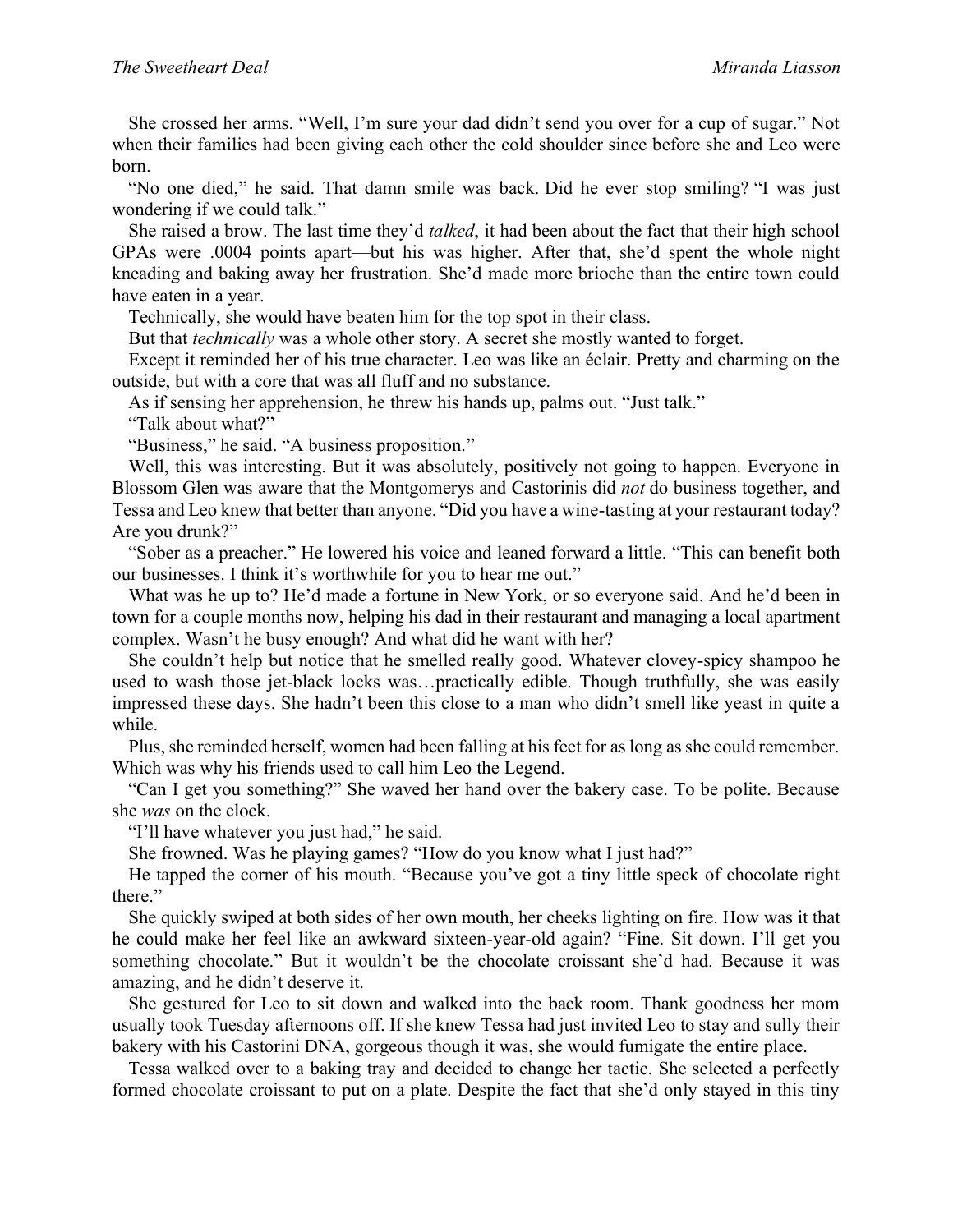town to help her mother and grandmother in the bakery after her dad died, while Leo left to attend the best schools on the planet, she wouldn't let that bitter pill ruin her reputation as a quality baker. Life might have waylaid her dream of becoming a real pastry chef, but it hadn't killed it. Until she could actually realize it, she'd studied tirelessly and taught herself as much about baking as she could. And so she was going to hand him the best one of the entire bunch.

Just let him try to find fault with it.

"Aren't you living in New York?" she asked as she walked over to a table by the window where he sat scrolling through his phone. She set the plate in front of him and stepped back.

"Not anymore." He gestured for her to sit down, like they were old friends, not frenemies. "Got my MBA, and now I'm back," he said, eyeing the croissant. "To help my dad."

Between his dad and her mom, it was a complete toss-up who was more obstinate. And she knew for a fact that in Leo's case, the apple didn't fall far from the tree. Whatever brought him here to actually speak to her had to be important.

She looked out the window and scanned the street nervously. "If anyone sees us in here together…"

He casually crossed his arms, which showcased biceps as nicely rounded and perfect as one of her *petits pains*. "Isn't it time for that silly feud to end?"

She tilted her head. "Tell our parents that." She wasn't going to let her guard down with him, no matter how friendly he seemed. Those moony brown eyes might make other women melt, but not her, *no siree*.

"So, about business." He took a bite of the croissant.

"Business," she repeated. *Talking business with a Castorini.* What a weird day this was turning out to be.

"It's no secret that…" His voice suddenly trailed off.

"What is it?" she asked as he went quiet. Was he choking on her croissant? She'd never performed the Heimlich on anyone. What if she did it wrong? How would she explain his dead body when they weren't even supposed to be talking?

He didn't seem to be in distress, though. Now he was holding up the croissant and examining it closely. "You made this yourself?"

"Yes…" she said carefully. If he dared to insult her baking, she was tossing him out. Of course, he would probably just bounce on the sidewalk with that perfectly tight behind.

He devoured another bite and licked his fingers. Which was just the tiniest bit sensual—enough to bring those non-butterflies back. "It's phenomenal," he said.

There went her cheeks again. Pretty soon she'd need a fire extinguisher. "Oh. Thanks," she said as nonchalantly as possible, considering her face was probably the color of the chair covers.

"It's no secret that neither of our businesses is doing that great," he said.

That caught her attention. Because today they'd just lost their contract with an organic grocery store chain that had been bought out. "I've been telling my mom we need to diversify our inventory," she admitted, finally taking a seat. "But she keeps insisting we're a boulangerie, and that means bread only."

He nodded. "My dad won't accept any menu changes, either. Let alone farm-to-table, organic, new takeout options, or…anything. But he's going to have to agree to do *something*, or our restaurant isn't going to make it." He took the last bite and made a noise in his throat that could only be interpreted as him *really* liking it, which left her strangely pleased. "I was thinking we could contract with you to use your bread. And maybe other things, too. Do you make desserts?"

He'd just said her magic word.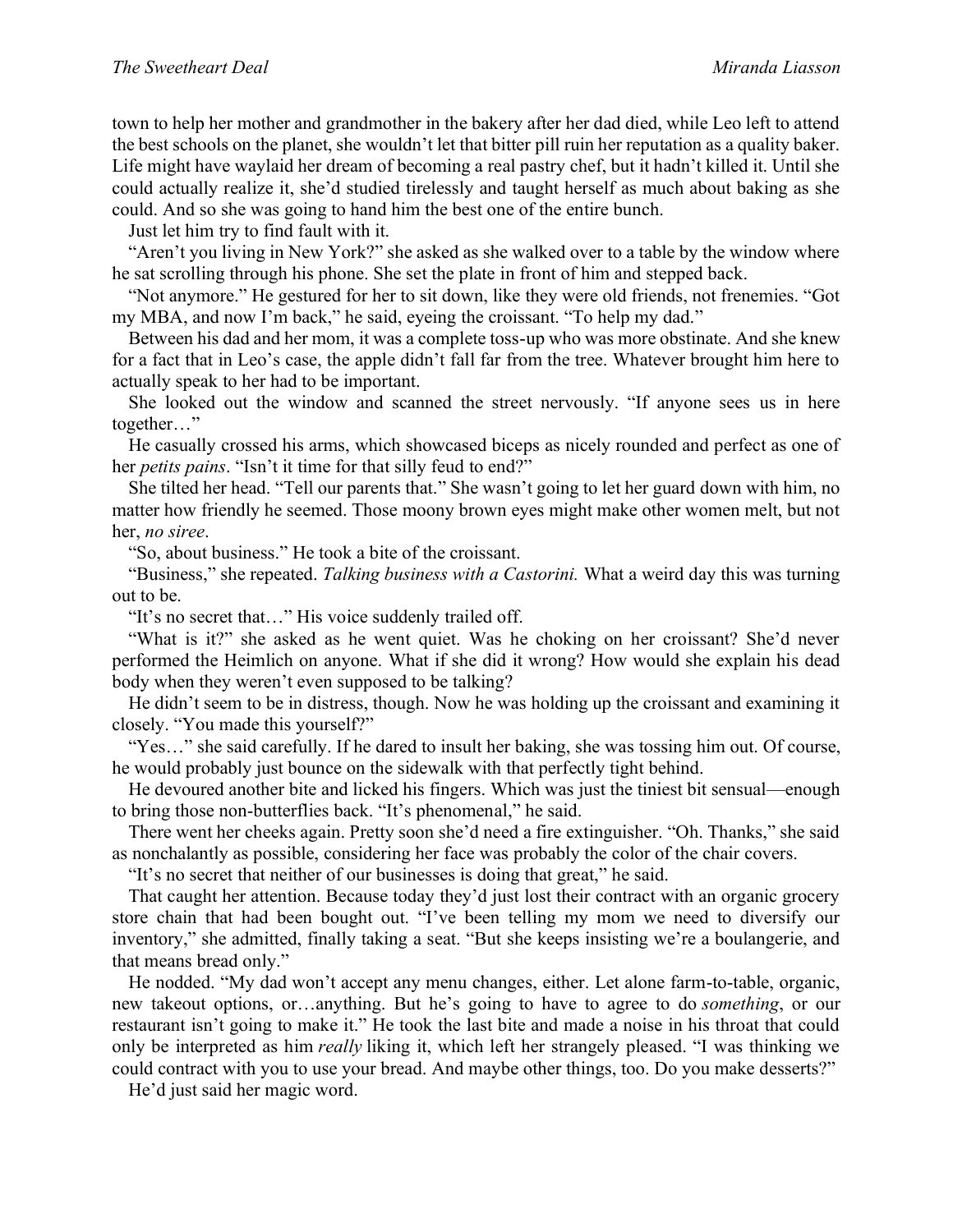And he'd hit a nerve. "My mother would never go against tradition. It would change the whole business."

But maybe that's what they needed.

Leo's shoulders slumped. "That's a no, then?"

"Not…necessarily…"

The gears in her head churned. She'd page through her many recipe books. Watch some online tutorials. Study the market. And figure out what she could bake that would go with their cuisine something other than the basic tiramisu every other Italian restaurant in the country served.

It would have to be French to feel unique; that's all there was to it. Because who would expect a French pastry in an Italian restaurant? Would they even care if they weren't told it was French? All the customers would know was that they were getting something they'd never had there before. Let people assume what they wanted, if it kept her mother from struggling.

And if her mother were no longer struggling, then Tessa could seek out her own dreams without worry.

Her head whirled with the possibilities.

"We could really use a contract," she said. They were past desperate for business, and doing a dessert or two would be…so much fun.

*Fun*. A word she hadn't used for a long time. *Excited*, that was another one. Maybe her life hadn't turned out as she'd expected, but she was hungry to try something new. *Starving* for it, honestly.

"Okay, great," Leo said. "So, you'll present the idea to her?"

Tessa hesitated. In her desperation, she'd been about to trust the enemy. "Wait a minute," she said. "What's in it for you?"

"The couple who bakes for us just retired. But to be honest, their bread is just so-so. And we have to pay transportation costs from Evanston. That and the fact that my dad's been serving only crème brûlèe and tiramisu for thirty years. Plus, the old theater remodel is done, and people will be wanting later dinners, so that's an opportunity to give both of us more business, even though it'll be after hours for you. Maybe it's time for our businesses to combine forces so they can both survive."

He'd clearly thought it out carefully. Still, it seemed too good to be true.

"You've been successful in New York," she said. "At least, that's what everyone says. Why don't you just use your money to reinvigorate the restaurant?"

"My dad refuses to accept my help. Plus, pouring all the money in the world into it won't help if there are no customers. The menu is outdated, and there's nothing fresh to appeal to younger people as well as keep the older regulars. It needs rebranding, and I have great ideas. But I need to come up with some way for my dad to trust me enough to use them."

As if sensing her doubt, he said, "Our parents wouldn't even have to get near each other. I could be the go-between. Something to help both businesses survive."

"This insanity is a long shot," she said. But it was intriguing; she'd give him that.

His dark brows knit down. "How much of a long shot?"

"Um, as unlikely as a snowball in hell. Or when pigs fly." She waved her hands in the air to emphasize the point. "Castorinis and Montgomerys don't even talk, let alone do business together."

He leaned in, looking way too sexy. "*We're* talking."

"No," she said. "You're talking to me. I'm just…answering."

"At least you're not *fake* answering," he said pointedly.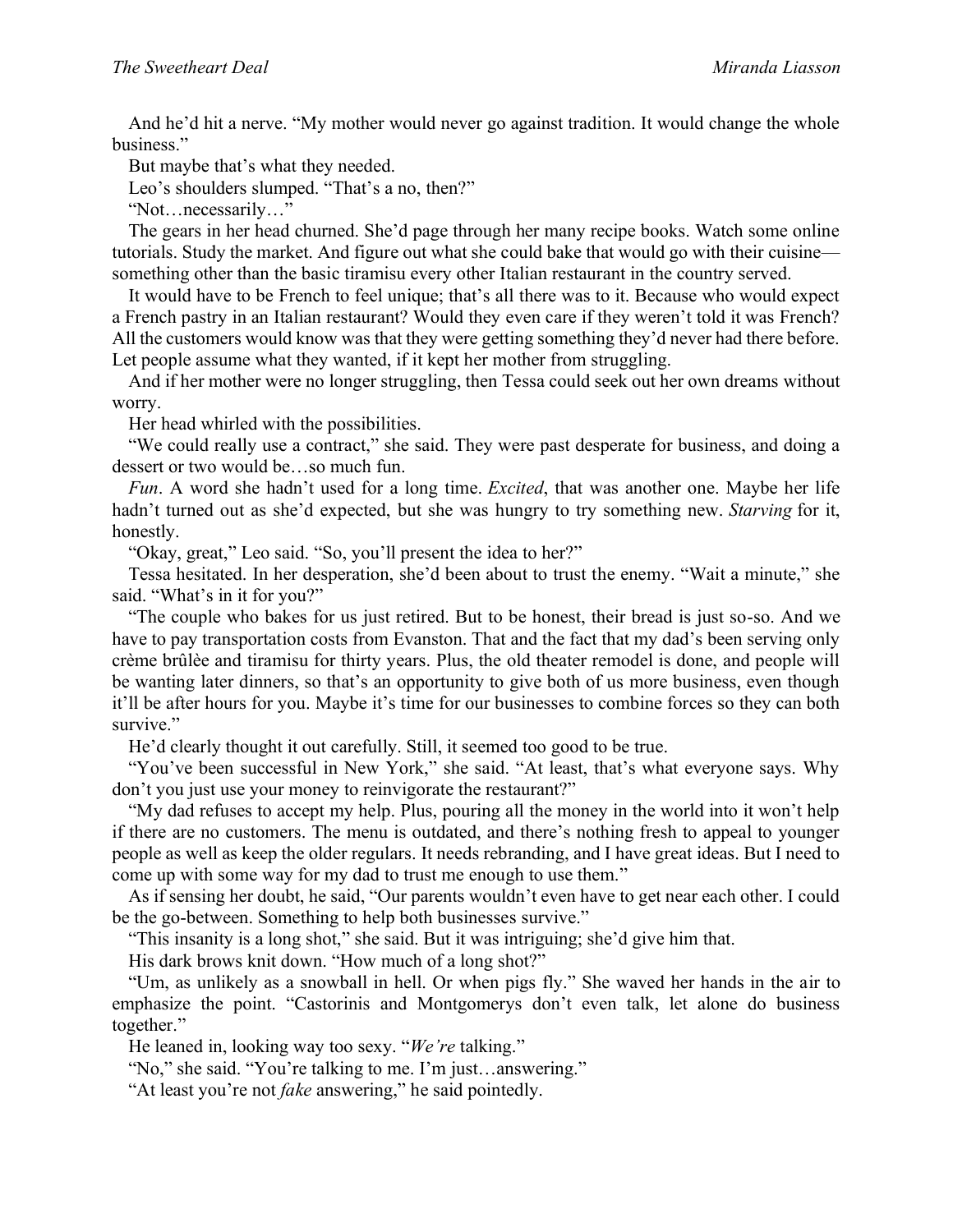She blushed—again—which showed him he'd gotten to her. And reminded her that he'd overheard her entire conversation with Sam. Even worse, he'd somehow managed to wipe all the snappy retorts out of her, which almost no one was capable of doing. For a second, she was thrown. "Fine," she conceded. "I'll mention it, but don't expect much."

"My dad doesn't know I'm doing this," he said. "Maybe I'll wait to hear how your mom responds first."

She laughed. "You're assuming that my mom is less set in her ways than your dad."

"I really hope so." He stood. "Thanks for the croissant."

She watched him scan the bakery cases—taking in the baguettes, the ancient industrial espresso machine, the faded Impressionist-like panels on the walls her mom had painted years ago to look like Monet's water lilies. "Things haven't changed much around here," he said.

"Yeah," she agreed. This time her blush belied embarrassment at the shabby surroundings. "Bet you can't wait to get back to the city." She suddenly saw herself as he must see her, in the middle of this run-down old bakery, well on her way to becoming the town spinster—minus her cat, Cosette, whose tiny head in the window of her apartment greeted her without fail every afternoon as she pulled up. And with chocolate blobs on her face to boot.

"No, I—" He swung his gaze to hers, brows furrowed. "I meant it in a nice way, Tessa. There's some comfort in the familiar."

That threw her. That and the way he'd said her name, low and soft.

"Tessa?"

Her blood froze, because this *Tessa* did not originate from the body of a male with a rich, gravelly baritone. It was the distinct voice of her mother, who almost never showed up on her afternoon off, calling from the back room. Had she somehow known Leo was here?

"My mom," she whispered, like she was sneaking around in high school, then scrambled out of her chair. "You've got to go." She herded him toward the door. At least she tried to, but his arm was solid steel, and all that muscle mass did *not* move easily. "You should leave."

He looked about as alarmed as a squirrel who'd just stuffed himself full of nuts, in no rush to scurry away.

"I'm glad to be back in Blossom Glen," he said, as if he had an hour to stop and chat. "The croissants are better here."

Better than in New York City? He had to be teasing.

Then he gave her a little wink and left.

A *wink.*

What was up with that? Was it friendly, condescending, or flirty? Or all three? Good thing she didn't have time to think on it too long.

"Honey, is that you?" her mom called a moment later, entering the room.

Tessa clutched her chest, swearing she was having a heart attack. How could she explain why she was standing by the door*? I was just waiting for the paramedics, Mom*. "Just me," she said cheerily, then took a long, calming breath.

Her mom walked over and scanned up and down their familiar Main Street. The few outdoor tables. The banner draped across the ever-popular Blossom Glen candle factory across the street that read: *We light up your life*. "I thought I heard voices," she said. "And the door."

"Yes, I was out…looking at the moon." She peered through the window. There it was again, big and round, looking down on all her secrets. "Have you seen it?"

"It's going to be a lovers' moon tonight," her mom said, looking up. She gave Tessa a squeeze. "That's what your dad would've called it. One that sees but never tells."